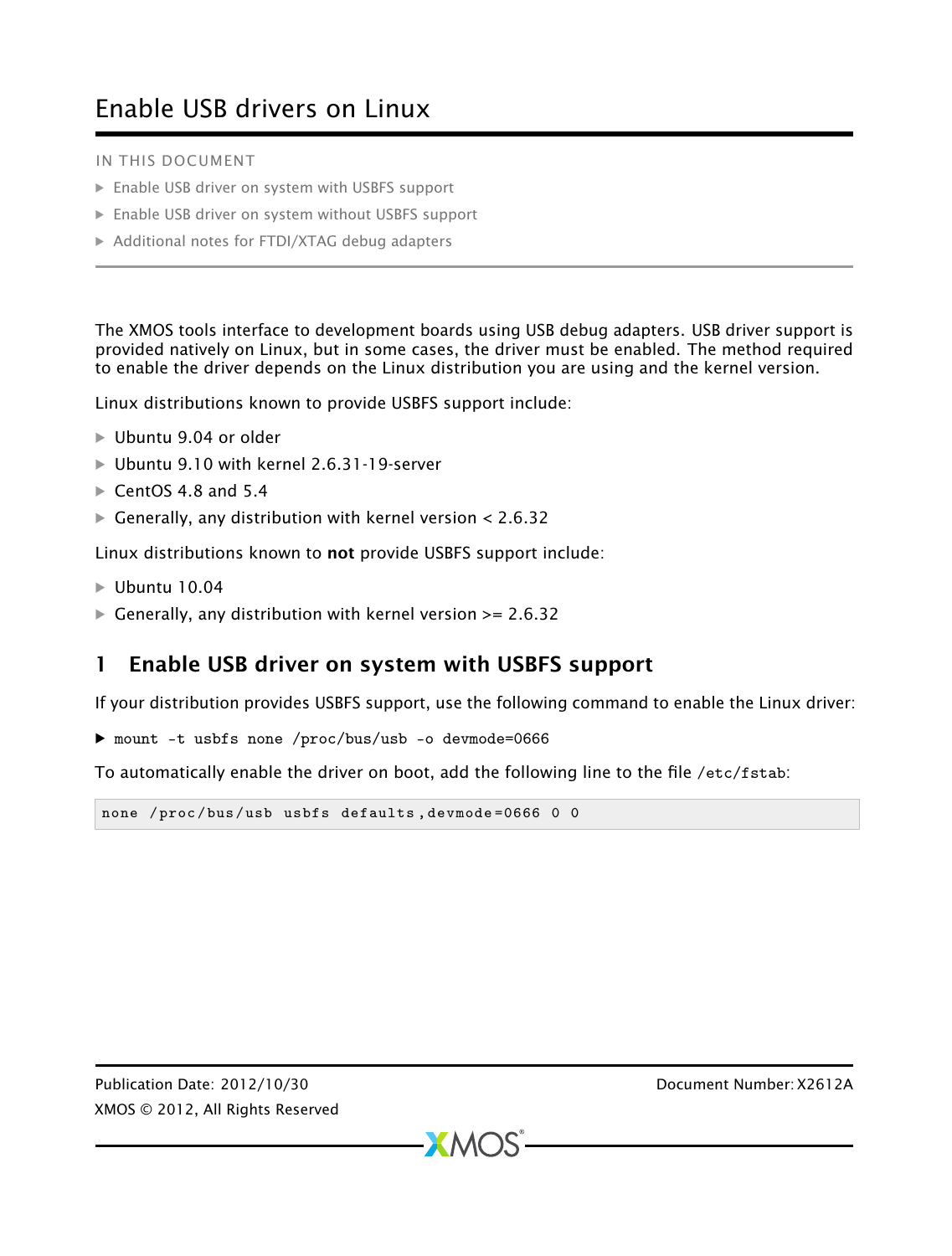## <span id="page-1-0"></span>2 Enable USB driver on system without USBFS support

If you distribution does not provide USBFS support, you must configure udev to recognise the device. To configure udev, follow these steps:

1. Create a file /etc/udev/rules.d/99-xmos.rules with the following contents:

```
SUBSYSTEM != " usb | usb_device " , GOTO =" xmos_rules_end "
ACTION != " add " , GOTO =" xmos_rules_end "
# 20 b1 : f7d1 for xmos xtag2
ATTRS { idVendor }== " 20 b1 " , ATTRS { idProduct }== " f7d1 " , MODE =" 0666 " , SYMLINK += " xtag2 -% n "
# 0403:6010 for XC -1 with FTDI dual - uart chip
ATTRS { idVendor }== " 0403 " , ATTRS { idProduct }== " 6010 " , MODE =" 0666 " , SYMLINK += " xc1 -% n"
LABEL =" xmos_rules_end "
```


The ATTRS, MODE and SYMLINK stanzas must be all on one line, as each rule can only be on one line.

- 1. Enter the following command:
	- $\blacktriangleright$  service udev reload
- 1. Unplug and re-plug the USB cable.

This allows udev to recognise the device with the new rules.

<span id="page-1-1"></span>Alternatively, you can trigger a re-plug in udev by entering either the command udevadm trigger or udevtrigger, depending on the version of udev provided with your Linux distribution.

## 3 Additional notes for FTDI/XTAG debug adapters

- 1. The FTDI library requires that the USB device files are available from /proc/bus/usb and does not support /dev/bus/usb as a location for these files.
- 2. If your Linux distribution does not support USBFS but does have an empty /proc/bus/usb directory, you can use the following command as a workaround:
	- · mount --bind /dev/bus/usb /proc/bus/usb
- 3. If your distribution does not support USBFS and does not have a /proc/bus/usb directory (this is the case on newer kernels, from approximately 2.6.32 onwards), you may contact XMOS for an unofficial patched version of the device library.

To request the library, send us a support ticket with "Linux FTDI Library Request" in the Subject field.

 $RM<sub>2</sub>$